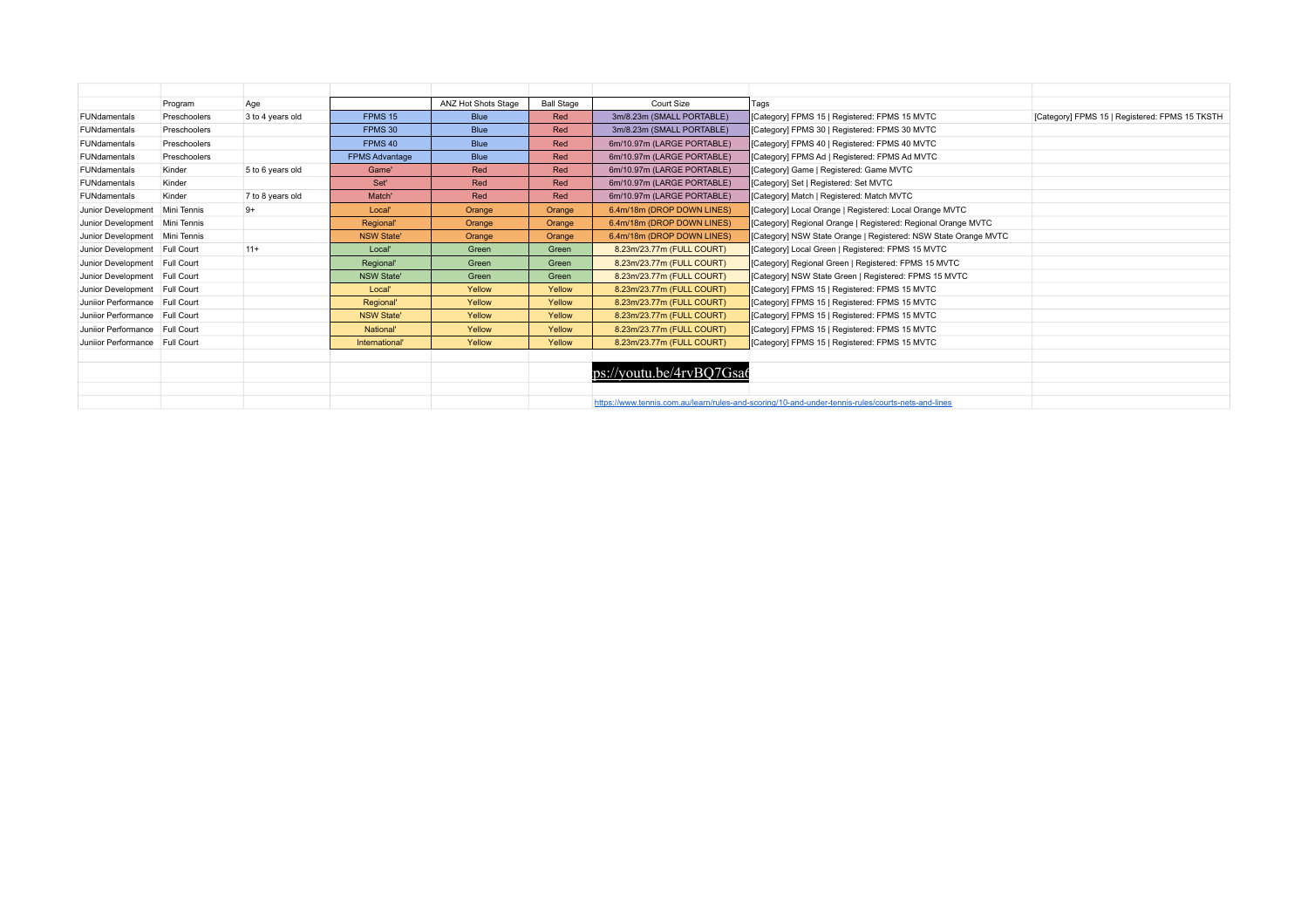| FUNdamentals   Preschoolers Tennis   15 |                                 |                                             |                                                                                  |  |
|-----------------------------------------|---------------------------------|---------------------------------------------|----------------------------------------------------------------------------------|--|
|                                         |                                 |                                             |                                                                                  |  |
|                                         |                                 |                                             |                                                                                  |  |
|                                         |                                 |                                             |                                                                                  |  |
|                                         |                                 |                                             |                                                                                  |  |
|                                         |                                 |                                             |                                                                                  |  |
|                                         |                                 |                                             |                                                                                  |  |
|                                         |                                 |                                             |                                                                                  |  |
|                                         |                                 |                                             |                                                                                  |  |
|                                         |                                 |                                             |                                                                                  |  |
|                                         |                                 |                                             |                                                                                  |  |
|                                         |                                 |                                             |                                                                                  |  |
|                                         |                                 |                                             |                                                                                  |  |
| Love the game                           | Player enjoys activity/ has fun |                                             |                                                                                  |  |
| Being a good sport                      |                                 | Player is learning to interact with peers   |                                                                                  |  |
| Score                                   |                                 |                                             | Player can count the number of times they perform a task (i.e. hit a ball)       |  |
| Play                                    | Player can roll a big ball      |                                             |                                                                                  |  |
| Movement                                |                                 |                                             | Player can perform a variety of animal like movements                            |  |
| Underarm throw                          |                                 | Player can perform an underarm throw        |                                                                                  |  |
| Overarm throw                           |                                 | Player can perform an overarm throw         |                                                                                  |  |
| Double hand throw                       |                                 |                                             | Player can throw a large ball using a double hand throw                          |  |
| Catch                                   |                                 |                                             | Player can catch a ball after a bounce or two with a bucket or cone              |  |
| <b>Trap</b>                             |                                 | Player can trap a ball rolling towards them |                                                                                  |  |
| Two hands strike                        |                                 |                                             | Player can strike- roll the ball along the ground with two hands using a racquet |  |
| One hand strike                         |                                 |                                             | Player can strike- roll the ball along the ground with one hand using a racquet  |  |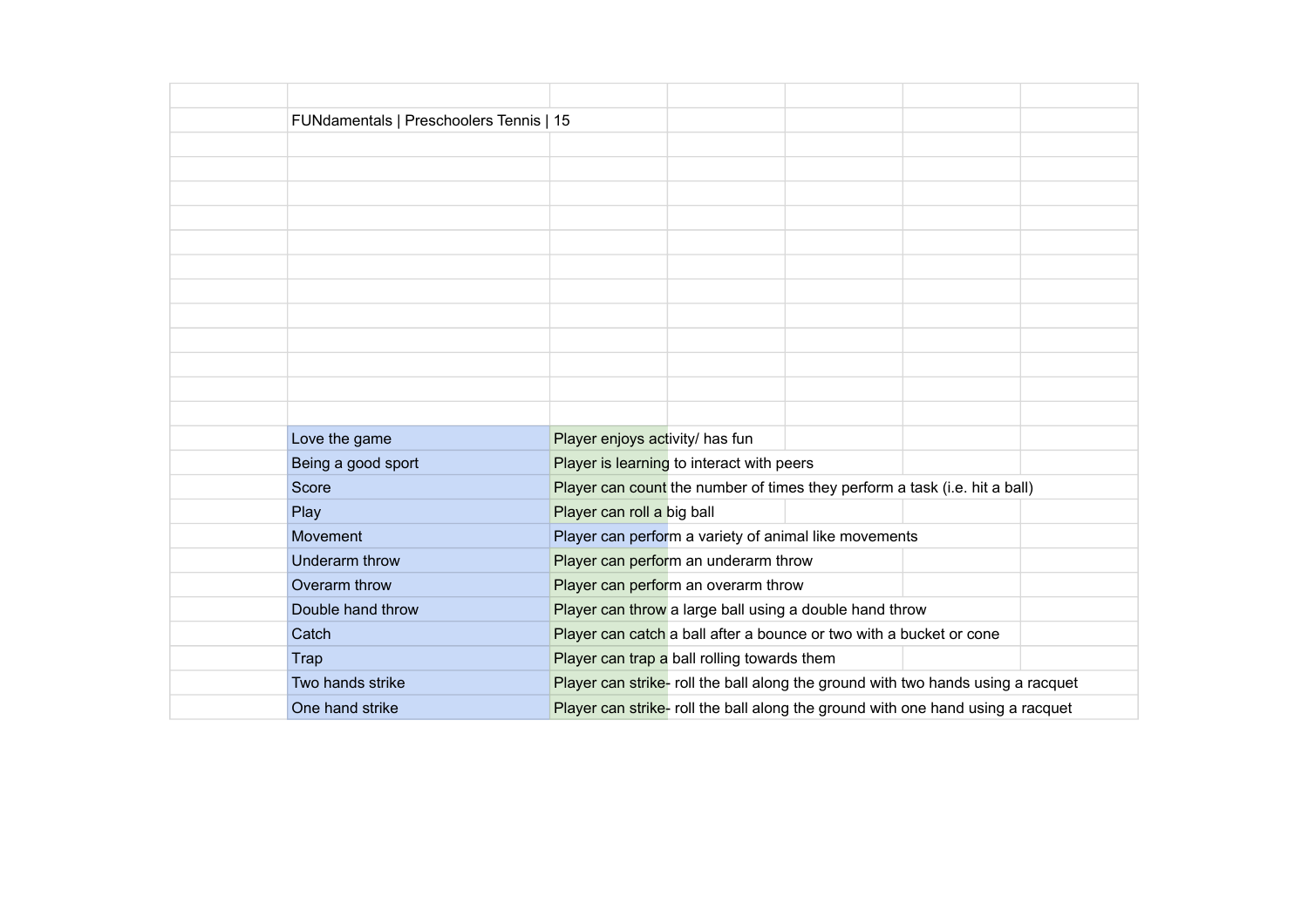| FUNdamentals   Preschoolers Tennis   30 |                                                      |                                                                                                                      |  |  |
|-----------------------------------------|------------------------------------------------------|----------------------------------------------------------------------------------------------------------------------|--|--|
|                                         |                                                      |                                                                                                                      |  |  |
|                                         |                                                      |                                                                                                                      |  |  |
|                                         |                                                      |                                                                                                                      |  |  |
|                                         |                                                      |                                                                                                                      |  |  |
| <b>Milestones</b>                       |                                                      |                                                                                                                      |  |  |
| Love the game                           | Player is motivated to participate in all activities |                                                                                                                      |  |  |
| Being a good sport                      |                                                      | Player can listen to the coach and follow instructions                                                               |  |  |
| Score                                   |                                                      | Player can count the number of times they perform an activity                                                        |  |  |
| Play                                    |                                                      | Player can send a rolling ball using both sides of their body                                                        |  |  |
| Movement                                | Player can maintain balance standing on one leg      |                                                                                                                      |  |  |
| Underarm throw                          |                                                      | Player can put the ball in play using an underarm throw                                                              |  |  |
| Overarm throw                           |                                                      | Player can put the ball in play using an overarm throw                                                               |  |  |
| Double hand throw                       |                                                      | Player can put a large ball in play using a double hand side-on throw                                                |  |  |
| Catch                                   |                                                      | Player can catch a ball after the bounce with a bucket or cone on both sides of their body                           |  |  |
| Trap                                    |                                                      | Player can trap a ball rolling towards them on both sides of their body (hands and racquet)                          |  |  |
| Two hands strike                        |                                                      | Player can strike- roll the ball along the ground with two hands using a racquet to different locations on the court |  |  |
| One hand strike                         |                                                      | Player can strike- roll the ball along the ground with one hand using a racquet to different locations on the court  |  |  |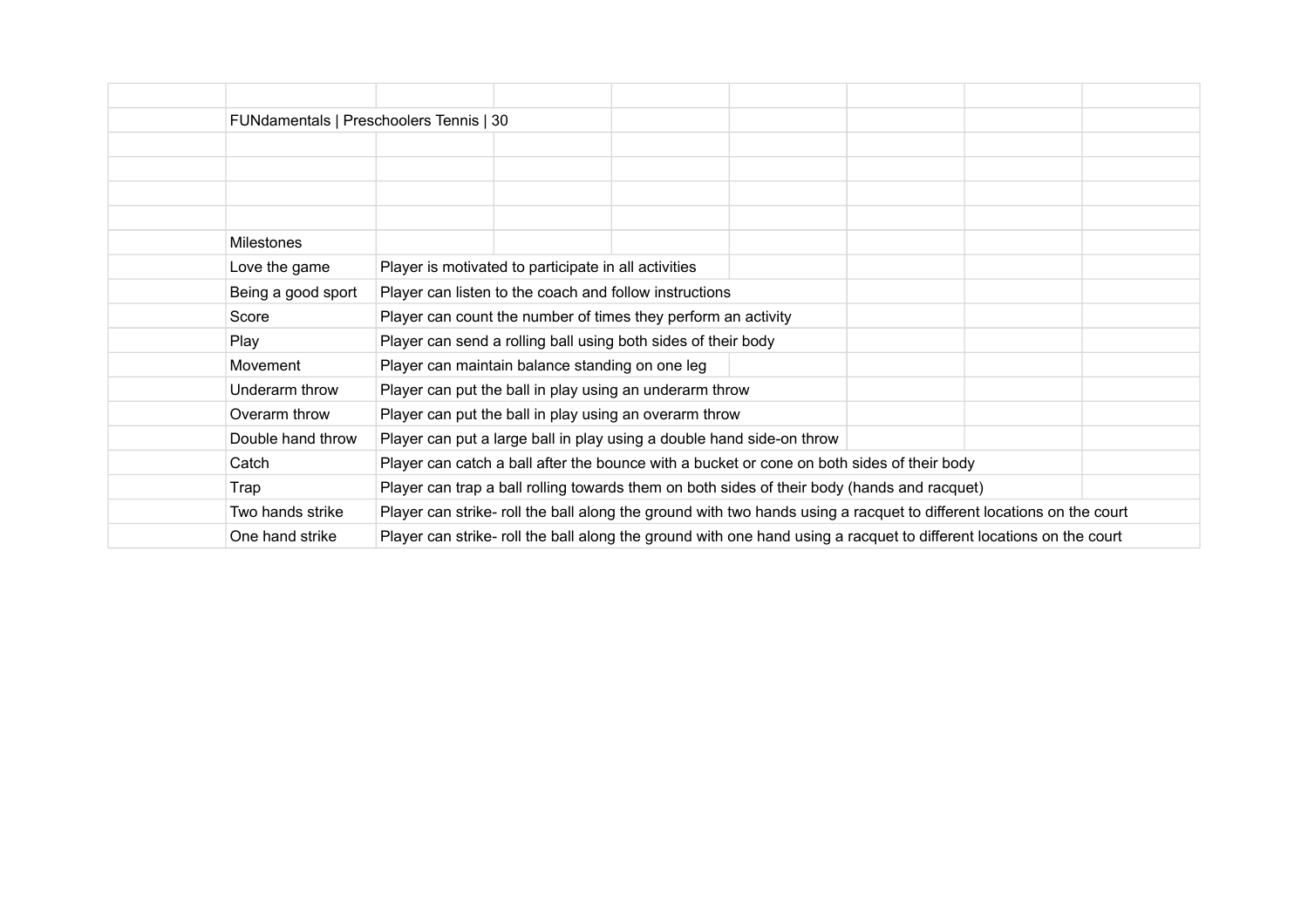|                    | FUNdamentals   Preschoolers Tennis   40    |                                                                                                             |  |  |  |  |  |  |  |  |  |
|--------------------|--------------------------------------------|-------------------------------------------------------------------------------------------------------------|--|--|--|--|--|--|--|--|--|
|                    |                                            |                                                                                                             |  |  |  |  |  |  |  |  |  |
|                    |                                            |                                                                                                             |  |  |  |  |  |  |  |  |  |
|                    |                                            |                                                                                                             |  |  |  |  |  |  |  |  |  |
|                    |                                            |                                                                                                             |  |  |  |  |  |  |  |  |  |
| <b>Milestones</b>  |                                            |                                                                                                             |  |  |  |  |  |  |  |  |  |
| Love the game      |                                            | Player is motivated to participate in all activities                                                        |  |  |  |  |  |  |  |  |  |
| Being a good sport |                                            | Player can cooperate with others and take turns                                                             |  |  |  |  |  |  |  |  |  |
| Score              |                                            | Players can differenciate between the first and second bounce                                               |  |  |  |  |  |  |  |  |  |
| Play               |                                            | Players can have a continuous rolling rally with a partner                                                  |  |  |  |  |  |  |  |  |  |
| Movement           |                                            | Players can move sideways, run forwards and walk backwards looking over their shoulders                     |  |  |  |  |  |  |  |  |  |
| Underarm throw     |                                            | Player can underarm throw with both left and right hands to a nominated location                            |  |  |  |  |  |  |  |  |  |
| Overarm throw      |                                            | Player can perform an overarm throw from a side on position                                                 |  |  |  |  |  |  |  |  |  |
| Double hand throw  |                                            | Player can throw a large ball off right and left sides using two hands                                      |  |  |  |  |  |  |  |  |  |
| Catch              |                                            | Player can catch a ball on the full with a bucket or cone to the side of their body                         |  |  |  |  |  |  |  |  |  |
| Rally              | Player can trap - self rally with a bounce |                                                                                                             |  |  |  |  |  |  |  |  |  |
| Two hands strike   |                                            | Player can strike a ball using two hands off a cone with their dominant hand at the bottom of their racquet |  |  |  |  |  |  |  |  |  |
| One hand strike    |                                            | Player can self rally with a bounce and hit in a nominated area                                             |  |  |  |  |  |  |  |  |  |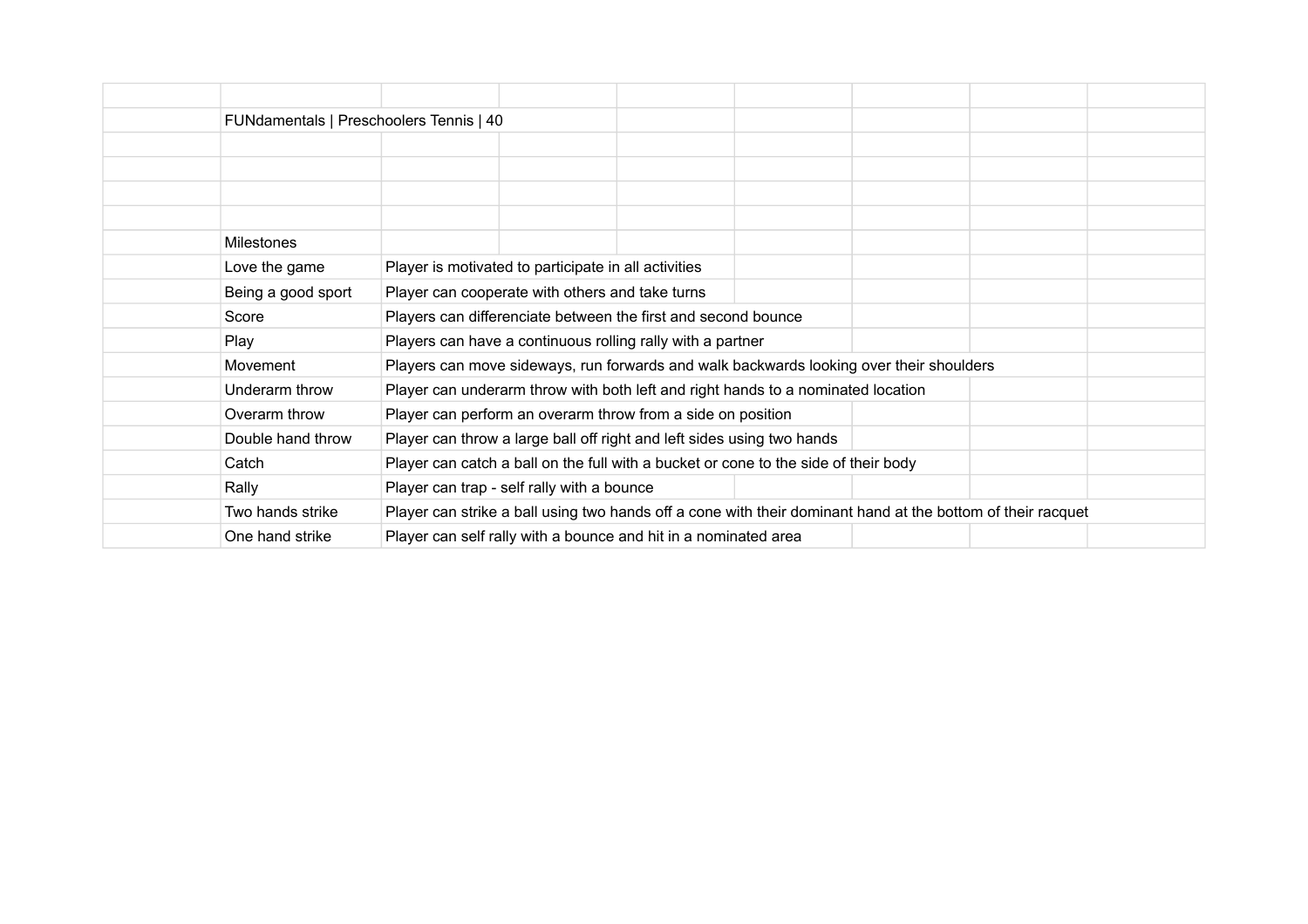| FUNdamentals   Preschoolers Tennis   Advantage |                                                                                                           |  |  |  |
|------------------------------------------------|-----------------------------------------------------------------------------------------------------------|--|--|--|
|                                                |                                                                                                           |  |  |  |
|                                                |                                                                                                           |  |  |  |
|                                                |                                                                                                           |  |  |  |
|                                                |                                                                                                           |  |  |  |
| <b>Milestones</b>                              |                                                                                                           |  |  |  |
| Love the game                                  | Player can name our local Grand Slam ' The Australian Open'                                               |  |  |  |
| Being a good sport                             | Players can hug their racquet when listening to the coach                                                 |  |  |  |
| Score                                          | Player can state when the ball is in or out of court                                                      |  |  |  |
| Play                                           | Player can play a game of throw tennis, starting with an overarm throw and rallying with underarm catches |  |  |  |
| Movement                                       | Player can maintain balance while moving sideways                                                         |  |  |  |
| Underarm throw/ serve                          | Player can drop and hit forehand to different locations                                                   |  |  |  |
| Overarm throw/ serve                           | Player can throw overarm to various locations on the court                                                |  |  |  |
| Catch/ Volley                                  | Volley with one or two hands ove the net with a simple blocking action                                    |  |  |  |
| One hand strike/ serve                         | Player can drop and hit forehand over the net and in                                                      |  |  |  |
| One hand strike/ forehand                      | Player can contact at waist level using a low to high swing shape on forehand side                        |  |  |  |
| Two hands strike/ backhand                     | Player can contact at waist level using a low to high swing shape on backhand side                        |  |  |  |
| Rally                                          | Self feed to a partner over the net and have the partner catch the ball with their hands                  |  |  |  |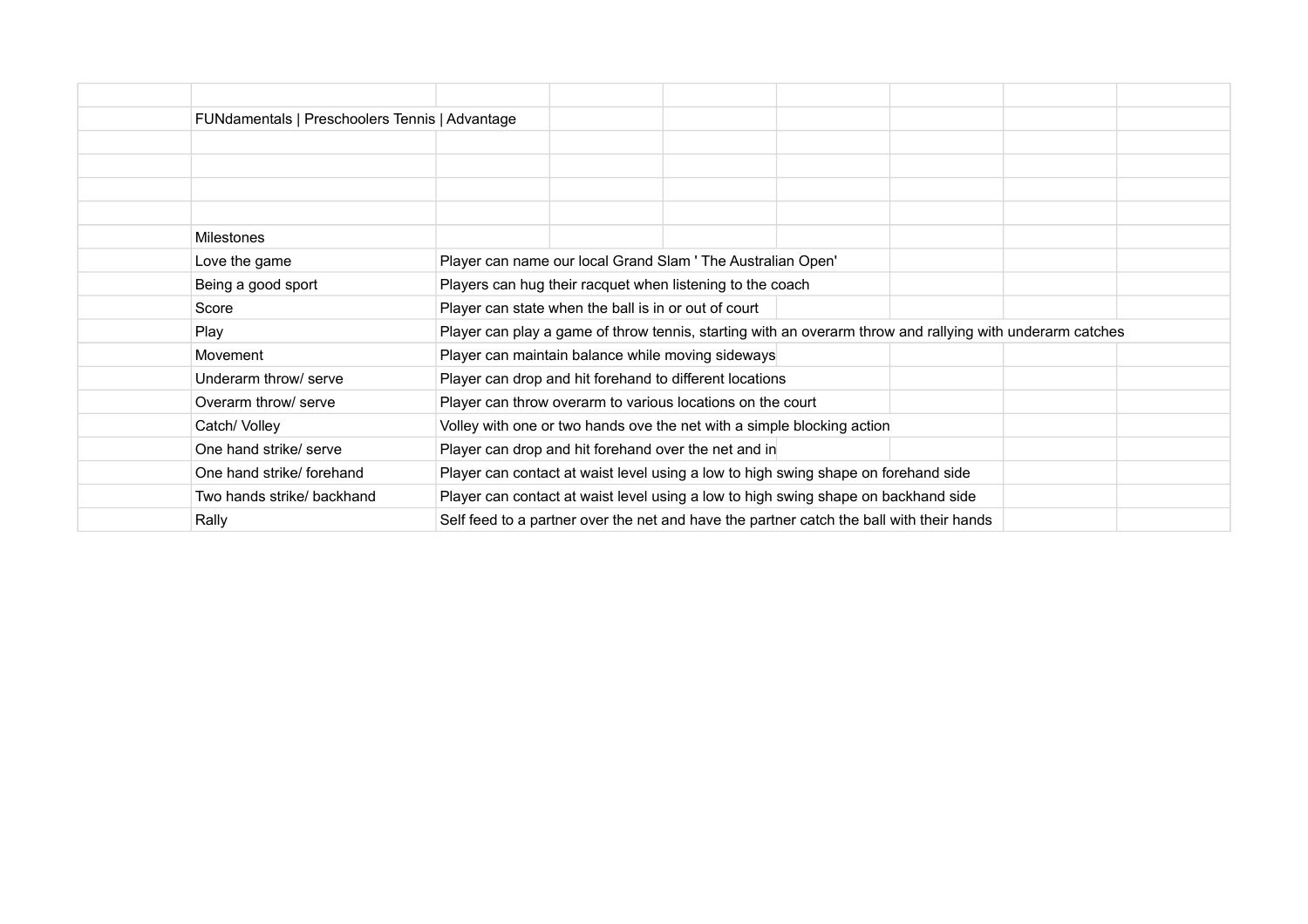| FUNdamentals   Kinder Tennis   Game |                                           |                                                                  |                                                                                                                                          |  |  |
|-------------------------------------|-------------------------------------------|------------------------------------------------------------------|------------------------------------------------------------------------------------------------------------------------------------------|--|--|
|                                     |                                           |                                                                  |                                                                                                                                          |  |  |
|                                     |                                           |                                                                  |                                                                                                                                          |  |  |
|                                     | $5+$                                      |                                                                  |                                                                                                                                          |  |  |
|                                     |                                           |                                                                  |                                                                                                                                          |  |  |
| <b>Milestones</b>                   |                                           |                                                                  |                                                                                                                                          |  |  |
| Love the game                       | Player knows the names of all Grand Slams |                                                                  |                                                                                                                                          |  |  |
| Being a good sport                  |                                           |                                                                  | Player attempt to touch racquets and acknowledge everyone's efforts after each activity                                                  |  |  |
| Score                               |                                           | Player can demonstrate where to stand when serving and returning |                                                                                                                                          |  |  |
| Play                                |                                           |                                                                  | Player can drop and hit a ball to a partner and can continue the rally by hitting a forehand or backhand off the returned underarm throw |  |  |
| Movement                            |                                           |                                                                  | Player can start and return to an athletic ready position during a rally                                                                 |  |  |
| Underarm throw/ serve               |                                           |                                                                  | Player can drop serve with topspin and throw to the correct side so their partner can strike it                                          |  |  |
| Overarm throw/ serve                |                                           |                                                                  | Player can rotate from a side on position to a front on position after throwing                                                          |  |  |
| Catch/ Volley                       |                                           |                                                                  | Player can volley the ball to different locations using a simple forehand and backhand action                                            |  |  |
| One hand strike/ serve              |                                           | Player can drop and hit forehand over the net, crosscourt and in |                                                                                                                                          |  |  |
| One hand strike/ forehand           |                                           | Player can hit 6 out of 10 forehands in the court with topspin   |                                                                                                                                          |  |  |
| Two hands strike/ backhand          |                                           | Player can hit 6 out of 10 backhands in the court with topspin   |                                                                                                                                          |  |  |
| Rally                               |                                           |                                                                  | Self rally 5 times whilst keeping inside a service box or his/ her red stage court side                                                  |  |  |
| <b>Physical Development</b>         | Able to skip rhythmically                 |                                                                  |                                                                                                                                          |  |  |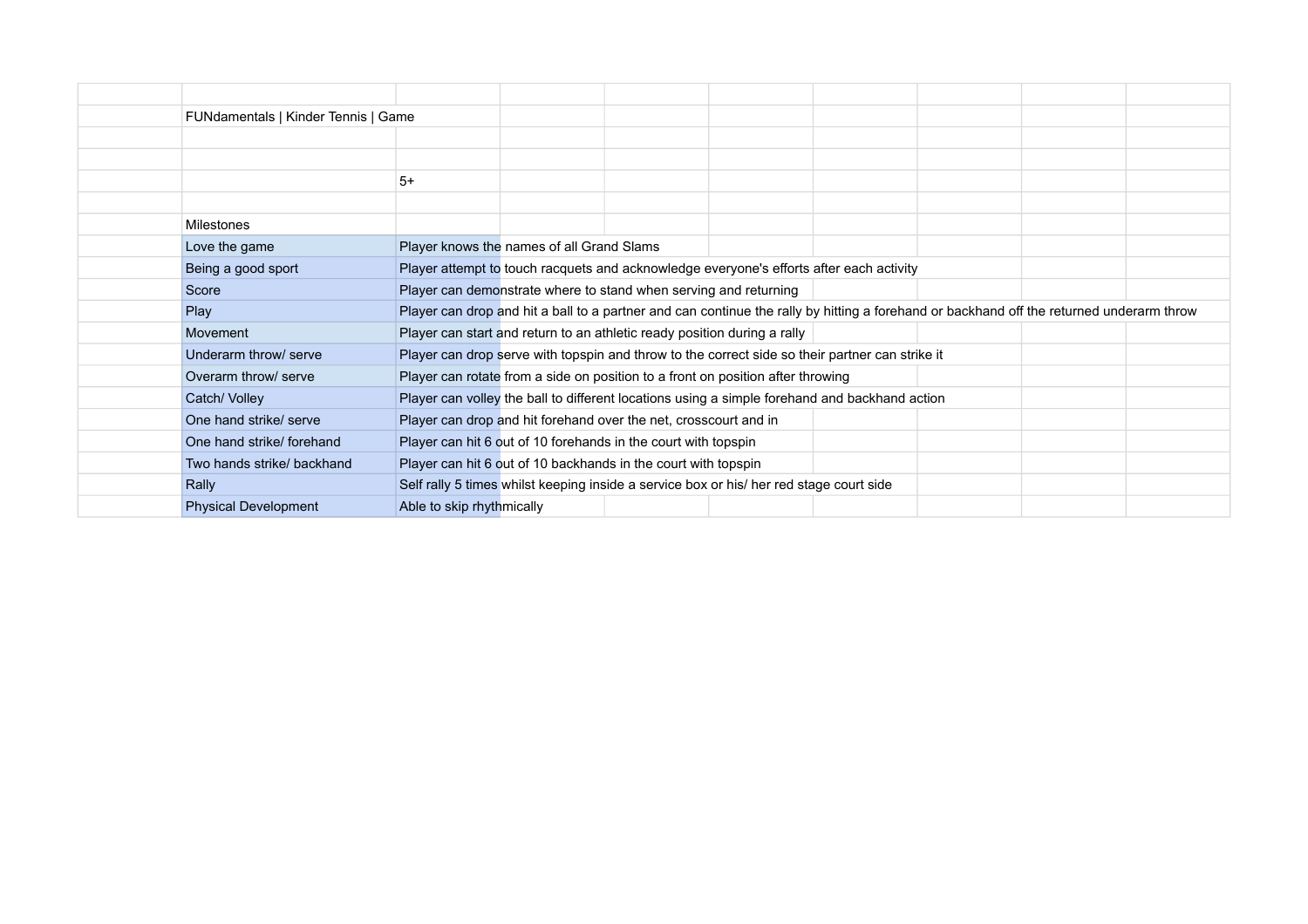| FUNdamentals   Kinder Tennis   Set |                                                                                                          |                                                                             |  |                                                                                                                                |  |  |  |  |
|------------------------------------|----------------------------------------------------------------------------------------------------------|-----------------------------------------------------------------------------|--|--------------------------------------------------------------------------------------------------------------------------------|--|--|--|--|
|                                    |                                                                                                          |                                                                             |  |                                                                                                                                |  |  |  |  |
|                                    |                                                                                                          |                                                                             |  |                                                                                                                                |  |  |  |  |
|                                    |                                                                                                          |                                                                             |  |                                                                                                                                |  |  |  |  |
|                                    |                                                                                                          |                                                                             |  |                                                                                                                                |  |  |  |  |
| Milestones                         |                                                                                                          |                                                                             |  |                                                                                                                                |  |  |  |  |
| Love the game                      | Players can set up their own red court                                                                   |                                                                             |  |                                                                                                                                |  |  |  |  |
| Being a good sport                 | Players always touch racquets and acknowledge everyone's efforts after each activity                     |                                                                             |  |                                                                                                                                |  |  |  |  |
| Score                              |                                                                                                          | Player know the name of every line, can keep the score and call it out loud |  |                                                                                                                                |  |  |  |  |
| Play                               | Player can count the number of balls in a cooperative rally and try to improve score with each new rally |                                                                             |  |                                                                                                                                |  |  |  |  |
| Movement                           |                                                                                                          |                                                                             |  | Player can demonstrate a jab step/ unit turn and keeps his/ her non dominant hand on the racquet and to the side of their body |  |  |  |  |
| Underarm throw/ serve              |                                                                                                          |                                                                             |  | Player can throw/ serve with topspin to the correct side (FH and BH) so their partner can strike it                            |  |  |  |  |
| Overarm throw/ serve               | Player can serve overhead with a catapult serve- motion                                                  |                                                                             |  |                                                                                                                                |  |  |  |  |
| Catch/Volley                       | Player can impact the ball at chest level and out in front on volleys.                                   |                                                                             |  |                                                                                                                                |  |  |  |  |
| One hand strike/ serve             |                                                                                                          |                                                                             |  | Player can bounce hit to targets (cross court and down the line) with topspin from neutral stance                              |  |  |  |  |
| One hand strike/forehand           | Player can hit 6 out of 10 forehands down the line with topspin using a neutral stance                   |                                                                             |  |                                                                                                                                |  |  |  |  |
| Two hands strike/ backhand         | Player can hit 6 out of 10 down the line backhands with topspin using a neutral stance                   |                                                                             |  |                                                                                                                                |  |  |  |  |
| Rally                              |                                                                                                          |                                                                             |  | Self rally alternating with a partner 10 times whilst keeping inside a service box or his/ her red stage court side            |  |  |  |  |
| <b>Physical Development</b>        | Able to side step to the left and right and also to transition into a run                                |                                                                             |  |                                                                                                                                |  |  |  |  |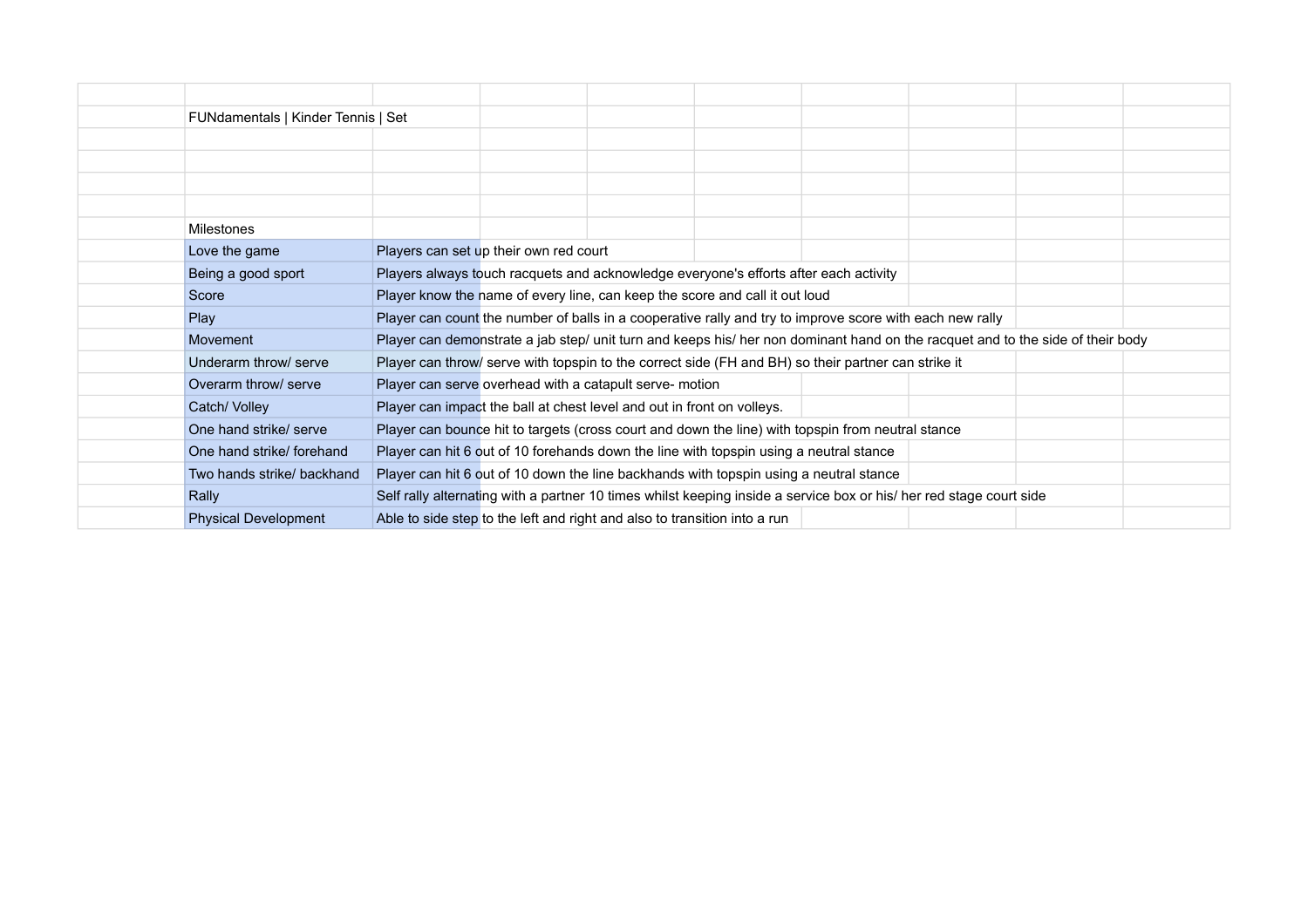| FUNdamentals   Kinder Tennis   Match                                                                                                                      |                               |                                                                                     |                                                                                                                                     |  |  |
|-----------------------------------------------------------------------------------------------------------------------------------------------------------|-------------------------------|-------------------------------------------------------------------------------------|-------------------------------------------------------------------------------------------------------------------------------------|--|--|
|                                                                                                                                                           |                               |                                                                                     |                                                                                                                                     |  |  |
|                                                                                                                                                           |                               |                                                                                     |                                                                                                                                     |  |  |
|                                                                                                                                                           |                               |                                                                                     |                                                                                                                                     |  |  |
|                                                                                                                                                           |                               |                                                                                     |                                                                                                                                     |  |  |
| <b>Milestones</b>                                                                                                                                         |                               |                                                                                     |                                                                                                                                     |  |  |
| Love the game                                                                                                                                             |                               | Players can play a fast4 match with friends and family                              |                                                                                                                                     |  |  |
| Being a good sport                                                                                                                                        | Player calls the lines fairly |                                                                                     |                                                                                                                                     |  |  |
| Score                                                                                                                                                     |                               |                                                                                     | Player knows where to stand and recover to when serving and returning on both deuce and ad sides.                                   |  |  |
| Play                                                                                                                                                      |                               | Player can continue to play crosscourt after a serve and return.                    |                                                                                                                                     |  |  |
| Movement                                                                                                                                                  |                               | Player is able to move in different directions and stop with balance                |                                                                                                                                     |  |  |
| Underarm throw/ serve                                                                                                                                     |                               |                                                                                     | Player can serve with topspin to the correct side (Deuce and Adv.) diagonally and in and force their opponent to move               |  |  |
| Overarm throw/ serve                                                                                                                                      |                               |                                                                                     | Player can serve overhead with a catapult serve- motion or abreviated serve motion diagonally and in                                |  |  |
| Catch/ Volley                                                                                                                                             |                               | Player is beginning to use a continental grip to hit a forehand and backhand volley |                                                                                                                                     |  |  |
| One hand strike/ serve                                                                                                                                    |                               | Player can bounce hit crosscourt with topspin from semi open stance                 |                                                                                                                                     |  |  |
| One hand strike/forehand                                                                                                                                  |                               |                                                                                     | Player can hit 6 out of 10 forehands down the line with topspin using a neutral stance and eastern/ semi western grip               |  |  |
| Two hands strike/ backhand Player can hit 6 out of 10 down the line backhands with topspin using a neutral stance and grip within aceptability parameters |                               |                                                                                     |                                                                                                                                     |  |  |
| Rally                                                                                                                                                     |                               | Player can maintain a 6 balls over the net and in rally, three times.               |                                                                                                                                     |  |  |
| <b>Physical Development</b>                                                                                                                               |                               |                                                                                     | Performs light static stretches, dynamic stretches and mobilty exercises to help to ready the body to play/ have fun and cool down. |  |  |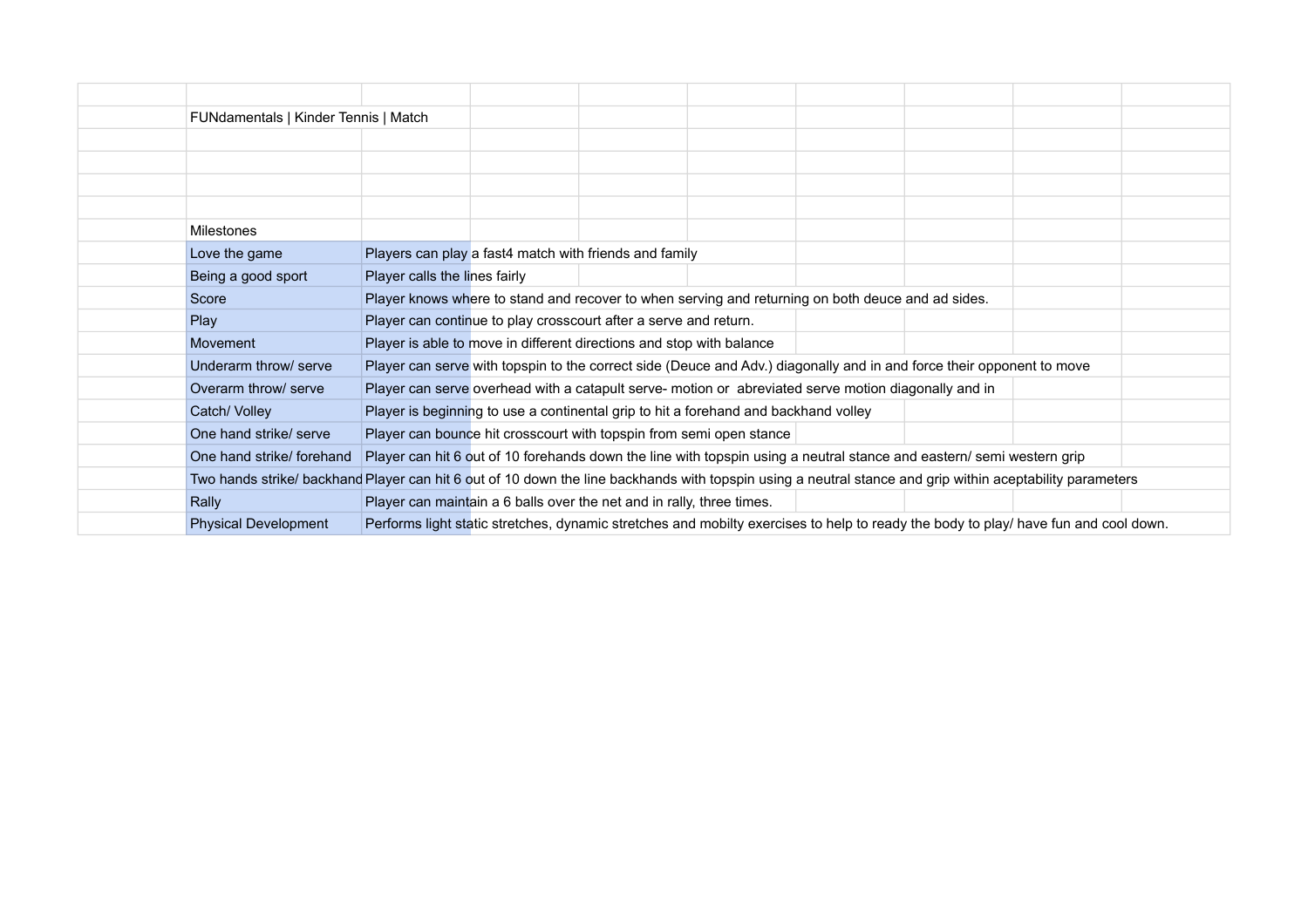| Junior Development   Mini Tennis   Local                                                                                                                   |                                                       |                                                                                      |                                                                                                                       |  |  |
|------------------------------------------------------------------------------------------------------------------------------------------------------------|-------------------------------------------------------|--------------------------------------------------------------------------------------|-----------------------------------------------------------------------------------------------------------------------|--|--|
|                                                                                                                                                            |                                                       |                                                                                      |                                                                                                                       |  |  |
|                                                                                                                                                            |                                                       |                                                                                      |                                                                                                                       |  |  |
|                                                                                                                                                            |                                                       |                                                                                      |                                                                                                                       |  |  |
|                                                                                                                                                            |                                                       |                                                                                      |                                                                                                                       |  |  |
| <b>Milestones</b>                                                                                                                                          |                                                       |                                                                                      |                                                                                                                       |  |  |
| Love the game                                                                                                                                              | Player can name our top female and male top 3 players |                                                                                      |                                                                                                                       |  |  |
| Being a good sport                                                                                                                                         |                                                       | Player says 'good shot' or clap their racquet after their opponent plays a good shot |                                                                                                                       |  |  |
| Score                                                                                                                                                      |                                                       |                                                                                      | Player knows when to change ends during a match and moves organically from deuce side to adv. side after every point  |  |  |
| Play                                                                                                                                                       |                                                       | Player can return down the line and continue to play crosscourt after that           |                                                                                                                       |  |  |
| Movement                                                                                                                                                   |                                                       |                                                                                      | Player is beginning to adjust his/ her movement in response to the depth, direction and spin of the ball              |  |  |
| Underarm throw/ serve                                                                                                                                      |                                                       |                                                                                      | Player can serve with topspin to the correct side (Deuce and Adv.) diagonally and in and transfer body weight forward |  |  |
| Overarm throw/ serve                                                                                                                                       |                                                       | Player can serve overhead with an abreviated serve motion diagonally and in          |                                                                                                                       |  |  |
| Catch/ Volley                                                                                                                                              |                                                       |                                                                                      | Player has racquet head above the wrist and contacts the ball with a short swing in front of the body                 |  |  |
| One hand strike/ serve                                                                                                                                     | Player can bounce hit with underspin (slice)          |                                                                                      |                                                                                                                       |  |  |
| One hand strike/forehand Player can hit 6 out of 10 forehands using a circular swing and making contact with the ball in front and to the side of the body |                                                       |                                                                                      |                                                                                                                       |  |  |
| Two hands strike/backhan Player can hit 6 out of 10 backhands using a circular swing and making contact with the ball in front and to the side of the body |                                                       |                                                                                      |                                                                                                                       |  |  |
| Rally                                                                                                                                                      |                                                       | Player can maintain a 6 balls over the net, crosscourt and in rally, three times.    |                                                                                                                       |  |  |
| <b>Physical Development</b>                                                                                                                                |                                                       | Able to perform sit ups, cartwheels, (supported) handstands and (modified) push ups  |                                                                                                                       |  |  |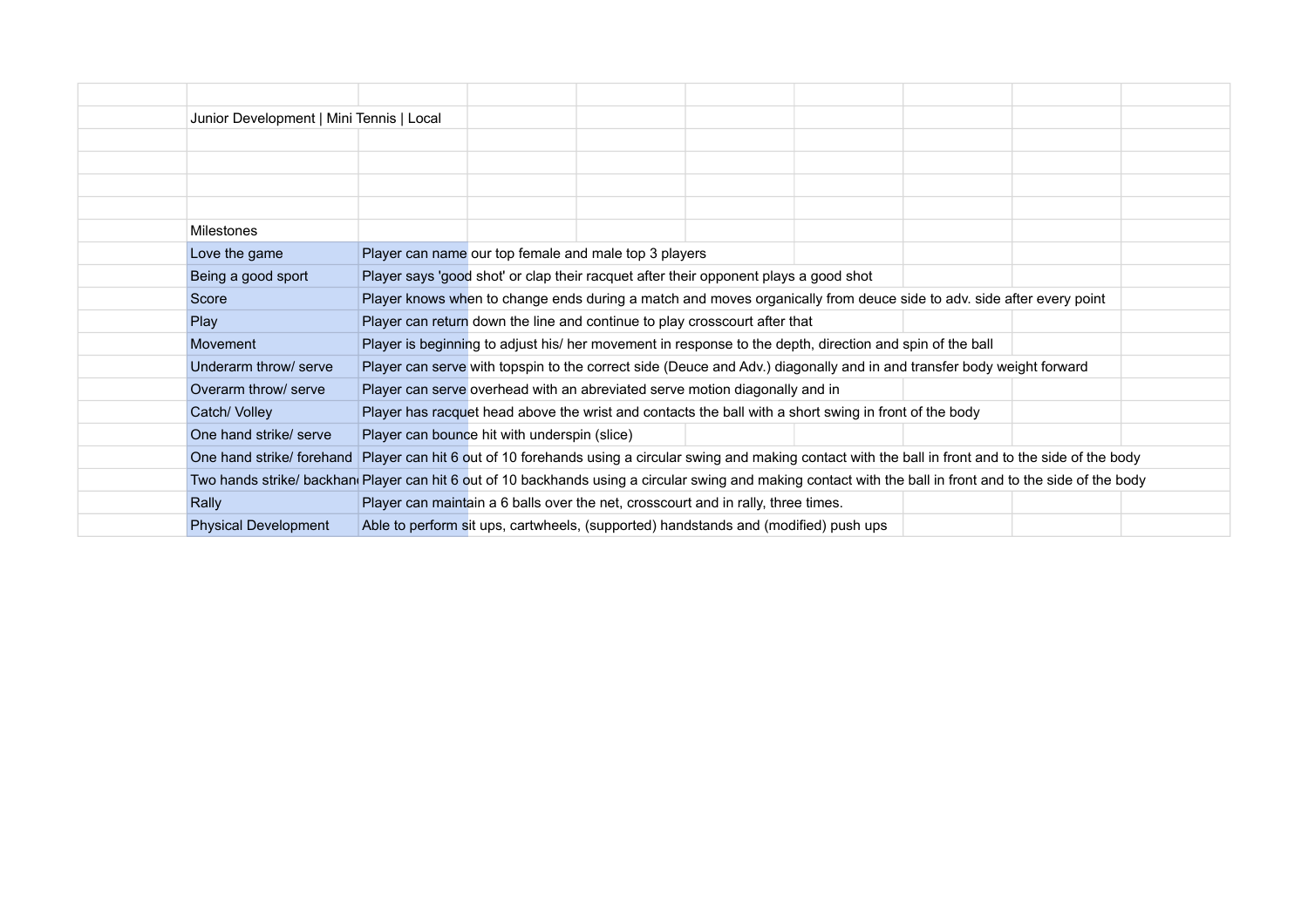| Junior Development   Mini Tennis   Regional |                                                                                                                                                                            |  |  |  |  |
|---------------------------------------------|----------------------------------------------------------------------------------------------------------------------------------------------------------------------------|--|--|--|--|
|                                             |                                                                                                                                                                            |  |  |  |  |
|                                             |                                                                                                                                                                            |  |  |  |  |
|                                             |                                                                                                                                                                            |  |  |  |  |
|                                             |                                                                                                                                                                            |  |  |  |  |
| Milestones                                  |                                                                                                                                                                            |  |  |  |  |
| Love the game                               | Player can set up their own Orange court                                                                                                                                   |  |  |  |  |
| Being a good sport                          | Players show respect for opponents and officials                                                                                                                           |  |  |  |  |
| Score                                       | Player can keep score during tiebreak                                                                                                                                      |  |  |  |  |
| Play                                        | Player commences the rally with an overarm serve; players have options to drop and hit second serve                                                                        |  |  |  |  |
| Movement                                    | Player judges and responds to different ball trajectories - high, low, short and deep                                                                                      |  |  |  |  |
| Underarm throw/ serve                       | Player can serve with topspin to the correct side (Deuce and Adv.) diagonally and in and transfer body weight forward                                                      |  |  |  |  |
| Overarm throw/ serve                        | Player can serve overhead with an abreviated serve motion diagonally and in                                                                                                |  |  |  |  |
| Catch/ Volley                               | Player uses a continental grip on a forehand volley                                                                                                                        |  |  |  |  |
| One hand strike/ serve                      | Player uses topspin on both forehand and backhand during a cooperative or competitive rally                                                                                |  |  |  |  |
| One hand strike/ forehand                   | Player can hit 6 out of 10 forehands using a circular swing and making contact with the ball in front and to the side of the body, whilst transferring body weight forward |  |  |  |  |
| Two hands strike/ backhand                  | Player can hit 6 out of 10 backhands using a circular swing and making contact with the ball in front and to the side of the body, whilst transferring body weight forward |  |  |  |  |
| Rally                                       | Player can maintain a 6 balls over the net, crosscourt and in rally, three times, whilst recovering behind the baseline in between shots                                   |  |  |  |  |
| <b>Physical Development</b>                 | Increasingly able to start and stop quickly. Able to change direction off either foot                                                                                      |  |  |  |  |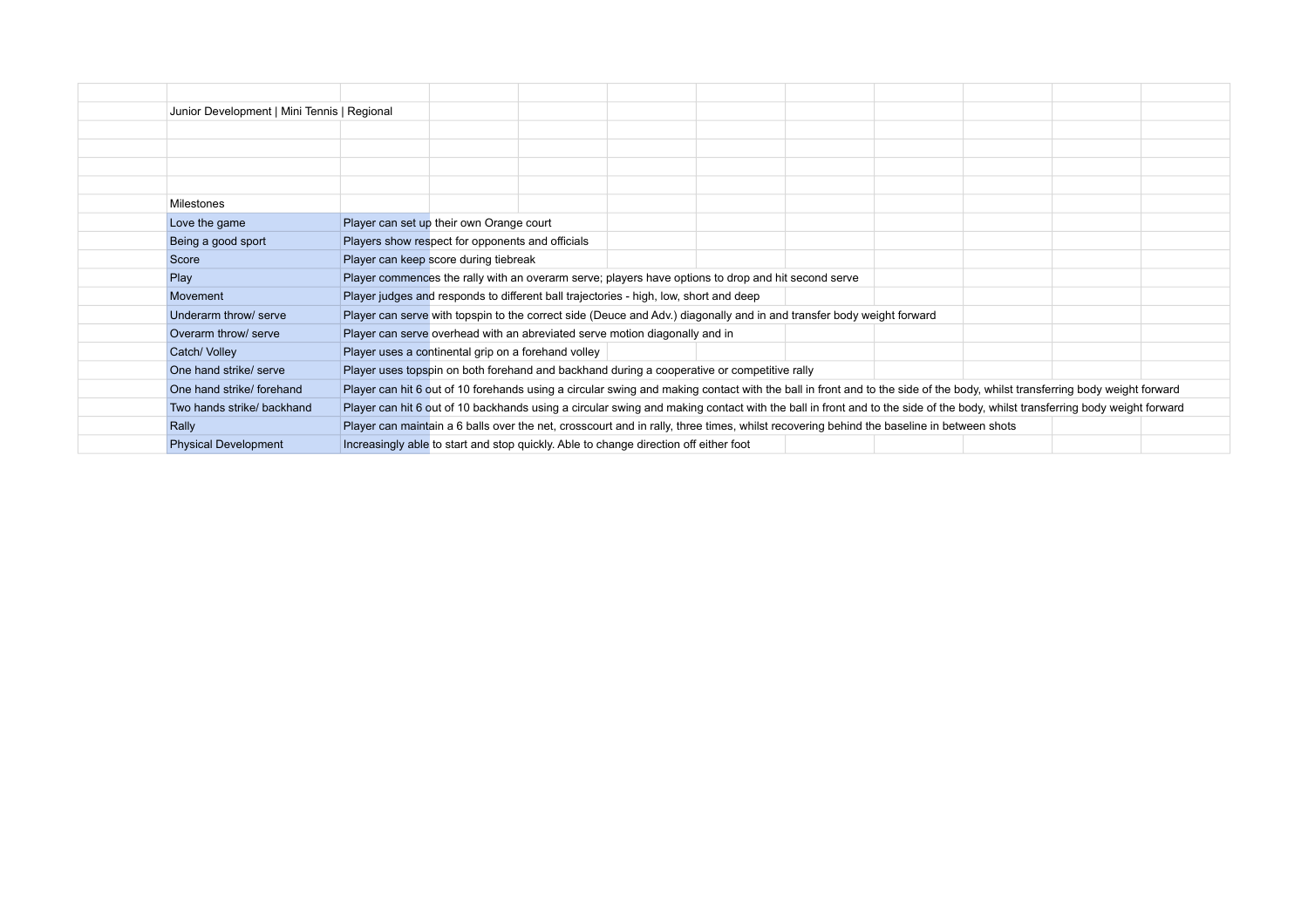| Junior Development   Mini Tennis   State |                                                                                                                                                    |  |
|------------------------------------------|----------------------------------------------------------------------------------------------------------------------------------------------------|--|
|                                          |                                                                                                                                                    |  |
|                                          |                                                                                                                                                    |  |
|                                          |                                                                                                                                                    |  |
|                                          |                                                                                                                                                    |  |
| <b>Milestones</b>                        |                                                                                                                                                    |  |
| Love the game                            | Player is increasingly taking responsibility to pack his/ her tennis back the night before practice/ matches                                       |  |
| Being a good sport                       | Player reacts constructively after loosing a point                                                                                                 |  |
| Score                                    | Player understands all main rules of the game and can keep scores (games and sets) including tiebreaks.                                            |  |
| Play                                     | Player commences the rally with an overarm serve, 1st and 2nd serve                                                                                |  |
| Movement                                 | Player can perform a recovery cross overstep to prepare for the next shot                                                                          |  |
| Underarm throw/ serve                    | Player can underarm feed a partner to help him/ her perform a task                                                                                 |  |
| Overarm throw/ serve                     | Player can serve overhead with an abreviated serve motion diagonally and in using a continental grip                                               |  |
| Catch/ Volley                            | Player uses a continental grip on a forehand and backhand volley                                                                                   |  |
| One hand strike/ serve                   | Players' racquet is vertical for a long hitting zone                                                                                               |  |
| One hand strike/forehand                 | Player is developing an understanding of court position and its relationship to tactical decision- making                                          |  |
| Two hands strike/ backhand               | Players' racquet is vertical for a long hitting zone                                                                                               |  |
| Rally                                    | Player can serve and maintain a 6 balls over the net, crosscourt and in rally, three times, whilst recovering behind the baseline in between shots |  |
| <b>Physical Development</b>              | Able to accelerate from a variety of start positions (i.e. standing still, staggered stance, laying down)                                          |  |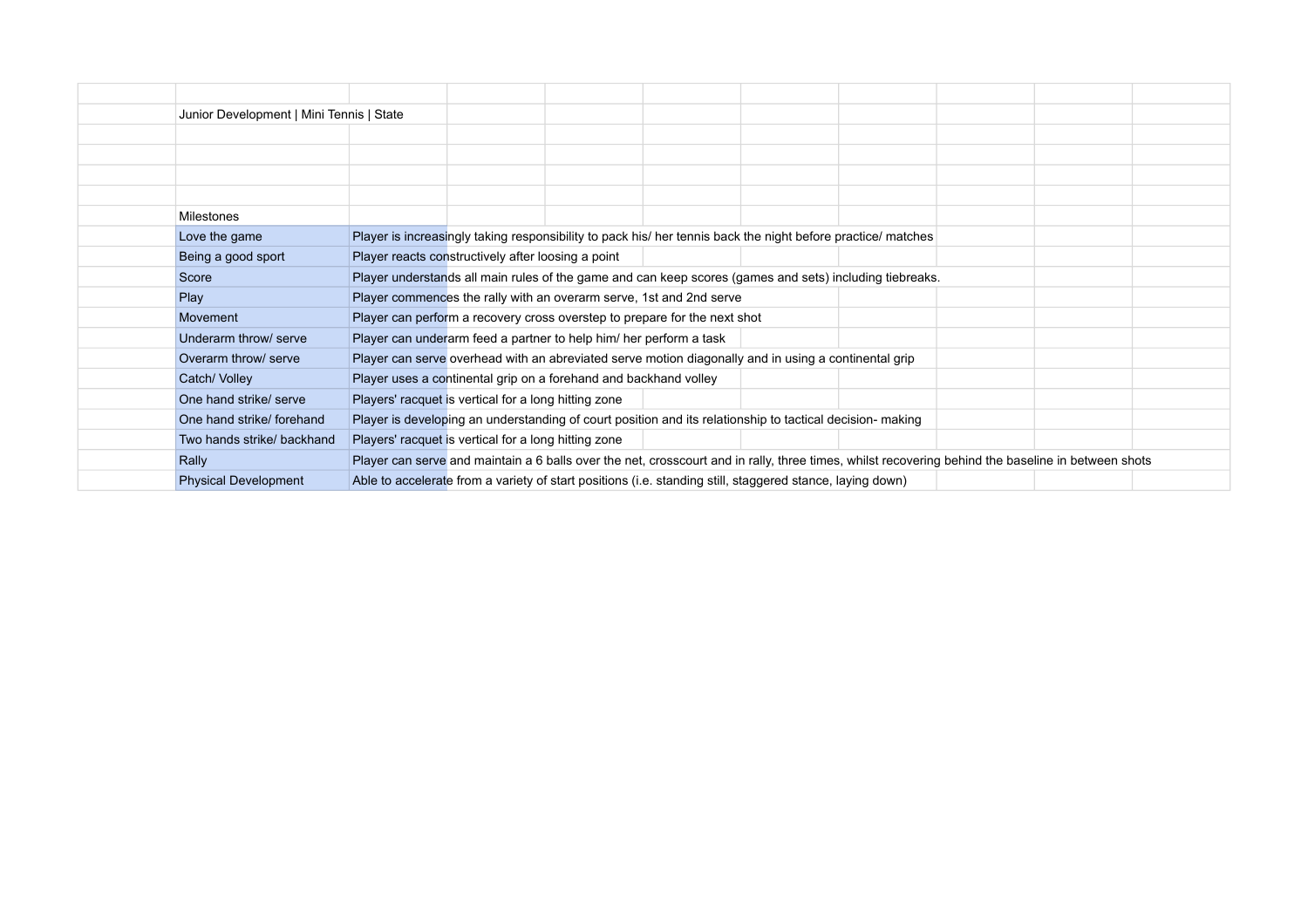| Junior Development   Full Court   Local |                                                                                                                                                    |  |
|-----------------------------------------|----------------------------------------------------------------------------------------------------------------------------------------------------|--|
|                                         |                                                                                                                                                    |  |
|                                         |                                                                                                                                                    |  |
|                                         |                                                                                                                                                    |  |
|                                         |                                                                                                                                                    |  |
| <b>Milestones</b>                       |                                                                                                                                                    |  |
| Love the game                           | Player is increasingly taking responsibility to pack his/ her tennis back the night before practice/ matches                                       |  |
| Being a good sport                      | Player reacts constructively after loosing a point                                                                                                 |  |
| Score                                   | Player understands all main rules of the game and can keep scores (games and sets) including tiebreaks.                                            |  |
| Play                                    | Player commences the rally with an overarm serve, 1st and 2nd serve                                                                                |  |
| Movement                                | Player can perform a recovery cross overstep to prepare for the next shot                                                                          |  |
| Underarm throw/ serve                   | Player can underarm feed a partner to help him/ her perform a task                                                                                 |  |
| Overarm throw/ serve                    | Player can serve overhead with an abreviated serve motion diagonally and in using a continental grip                                               |  |
| Catch/ Volley                           | Player uses a continental grip on a forehand and backhand volley                                                                                   |  |
| One hand strike/ serve                  | Players' racquet is vertical for a long hitting zone                                                                                               |  |
| One hand strike/forehand                | Player is developing an understanding of court position and its relationship to tactical decision- making                                          |  |
| Two hands strike/ backhand              | Players' racquet is vertical for a long hitting zone                                                                                               |  |
| Rally                                   | Player can serve and maintain a 6 balls over the net, crosscourt and in rally, three times, whilst recovering behind the baseline in between shots |  |
| <b>Physical Development</b>             | Able to accelerate from a variety of start positions (i.e. standing still, staggered stance, laying down)                                          |  |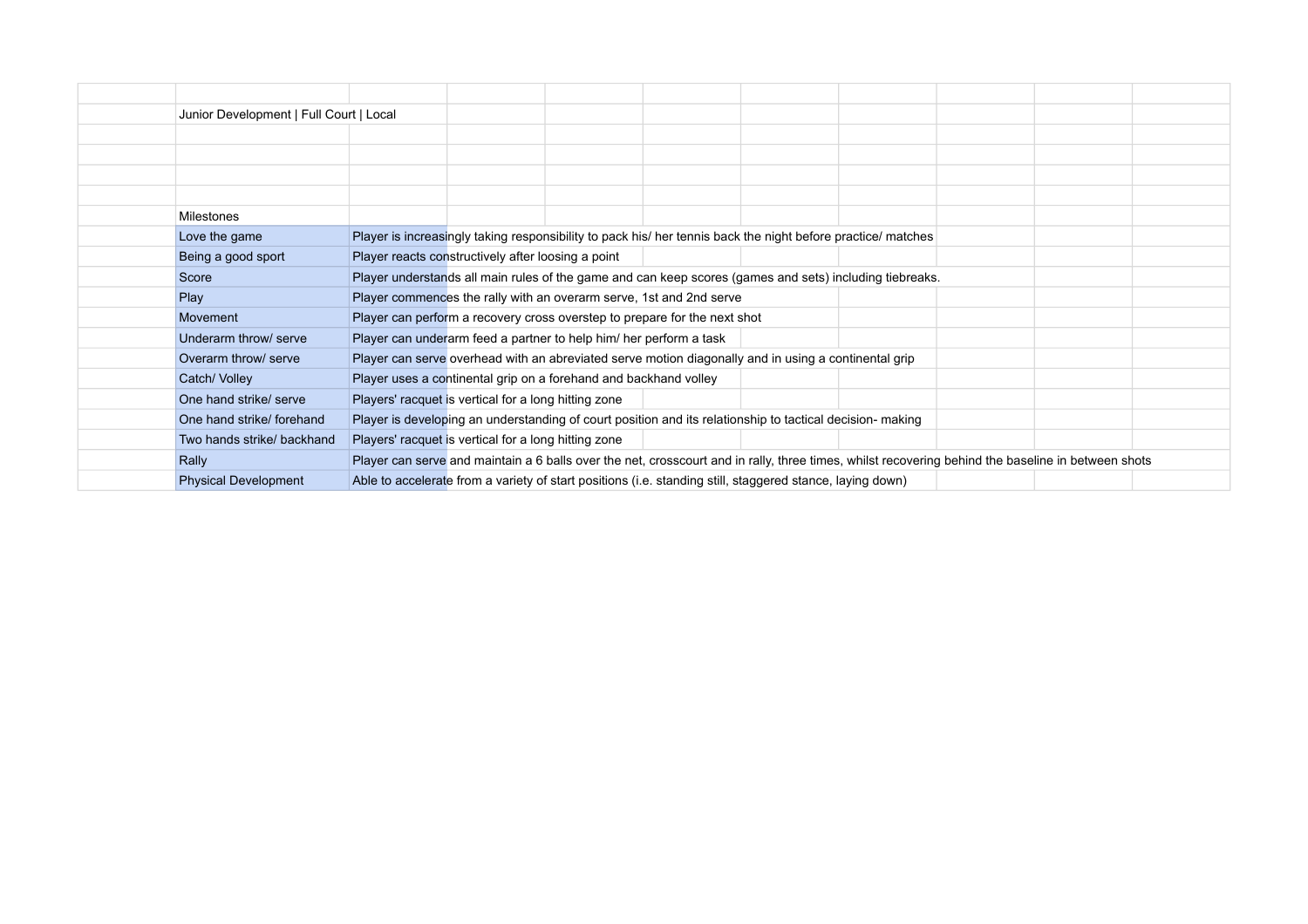| Junior Development   Full Court Tennis   Regional |                                                                                                                                                                                             |                                                                                                                                                   |  |  |  |  |  |  |  |
|---------------------------------------------------|---------------------------------------------------------------------------------------------------------------------------------------------------------------------------------------------|---------------------------------------------------------------------------------------------------------------------------------------------------|--|--|--|--|--|--|--|
|                                                   |                                                                                                                                                                                             |                                                                                                                                                   |  |  |  |  |  |  |  |
|                                                   |                                                                                                                                                                                             |                                                                                                                                                   |  |  |  |  |  |  |  |
|                                                   |                                                                                                                                                                                             |                                                                                                                                                   |  |  |  |  |  |  |  |
|                                                   |                                                                                                                                                                                             |                                                                                                                                                   |  |  |  |  |  |  |  |
| Milestones                                        |                                                                                                                                                                                             |                                                                                                                                                   |  |  |  |  |  |  |  |
| Love the game                                     | Player can reflect on own match performance regardless of match outcome                                                                                                                     |                                                                                                                                                   |  |  |  |  |  |  |  |
| Being a good sport                                | Player shows strong and positive body language during matches                                                                                                                               |                                                                                                                                                   |  |  |  |  |  |  |  |
| Score                                             |                                                                                                                                                                                             | Player understands all main rules of the game and can keep scores (games and sets) including tiebreaks, basic positioning in singles and doubles. |  |  |  |  |  |  |  |
| Play                                              | Player is aware of opponent's position on court and is beginning to anticipate flight and direction of ball                                                                                 |                                                                                                                                                   |  |  |  |  |  |  |  |
| Movement                                          | Player is attempting to hit inside the court, take the ball on the rise, when required                                                                                                      |                                                                                                                                                   |  |  |  |  |  |  |  |
| Underarm throw/ serve                             |                                                                                                                                                                                             | Player can underarm feed a partner from the other side of the net using a racquet (underspin) to help him/ her perform a task                     |  |  |  |  |  |  |  |
| Overarm throw/ serve                              | Player is developing a ball toss lead (i.e. ball tossing arm leads the racquet arm).                                                                                                        |                                                                                                                                                   |  |  |  |  |  |  |  |
| Catch/ Volley                                     | Player volleys with dominant hand (and elbow) in front of the hitting shoulder                                                                                                              |                                                                                                                                                   |  |  |  |  |  |  |  |
| One hand strike/ serve                            | Player can underarm serve (no bounce) from both deuce and adv. side                                                                                                                         |                                                                                                                                                   |  |  |  |  |  |  |  |
| One hand strike/ forehand                         | Player is increasingly loading (bending his/ her knees) before the ball bounces on his/ her side                                                                                            |                                                                                                                                                   |  |  |  |  |  |  |  |
| Two hands strike/ backhand                        | Player is increasingly loading (bending his/ her knees) before the ball bounces on his/ her side                                                                                            |                                                                                                                                                   |  |  |  |  |  |  |  |
| Rally                                             | Player can serve and maintain a 6 balls over the net, crosscourt and in rally, three times, whilst recovering behind the baseline in between shots and loading and transferring body weight |                                                                                                                                                   |  |  |  |  |  |  |  |
| <b>Physical Development</b>                       | Player understands personal strenghts and can identify their areas for improvement                                                                                                          |                                                                                                                                                   |  |  |  |  |  |  |  |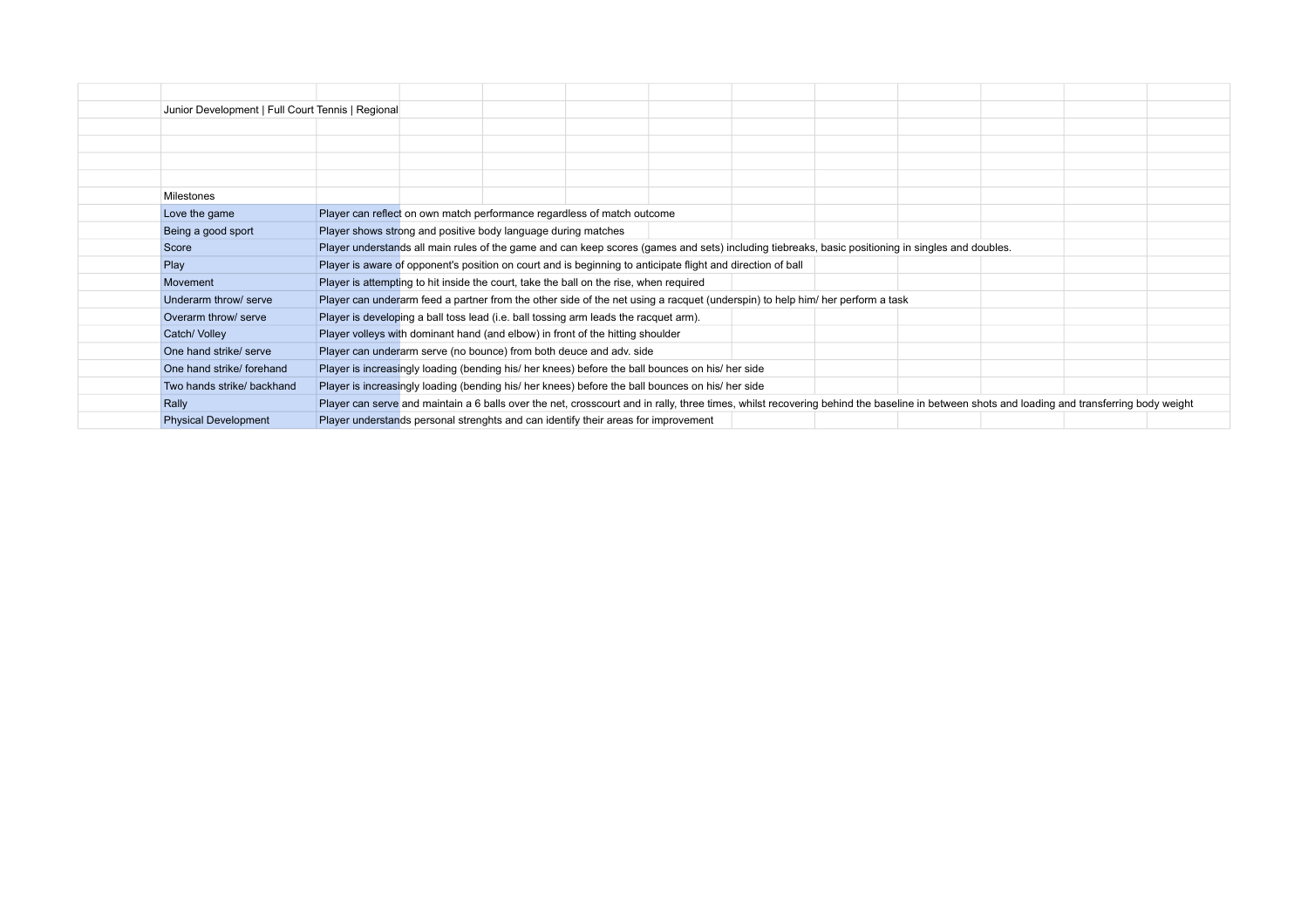| Junior Development   Full Court Tennis   State |                                                                                                                                                                                             |  |  |  |  |  |  |
|------------------------------------------------|---------------------------------------------------------------------------------------------------------------------------------------------------------------------------------------------|--|--|--|--|--|--|
|                                                |                                                                                                                                                                                             |  |  |  |  |  |  |
|                                                |                                                                                                                                                                                             |  |  |  |  |  |  |
|                                                |                                                                                                                                                                                             |  |  |  |  |  |  |
|                                                |                                                                                                                                                                                             |  |  |  |  |  |  |
| <b>Milestones</b>                              |                                                                                                                                                                                             |  |  |  |  |  |  |
| Love the game                                  | Player can show consistent routines between points, between change overs and before matches                                                                                                 |  |  |  |  |  |  |
| Being a good sport                             | Player consistently gives best effort whatever the match score or situation                                                                                                                 |  |  |  |  |  |  |
| Score                                          | Player understands the rules of the game for non umpired matches and all the different formats of play (fast 4, first to 6, different tiebreaks, how many sets)                             |  |  |  |  |  |  |
| Play                                           | Player can observe opponent's strenghts and weaknesses and begins to exploit weaknesses                                                                                                     |  |  |  |  |  |  |
| Movement                                       | Player can perceive and use cues related to player's court position and racquet swing                                                                                                       |  |  |  |  |  |  |
| Underarm throw/ serve                          | Player can underarm feed a partner from the other side of the net using a racquet (top spin) to help him/ her perform a task                                                                |  |  |  |  |  |  |
| Overarm throw/ serve                           | Player knows the impact of serving wide, body and T.                                                                                                                                        |  |  |  |  |  |  |
| Catch/ Volley/ Approach                        | Player can volley the ball away from opponent after moving forward during a competitive rally                                                                                               |  |  |  |  |  |  |
| One hand strike/ serve                         | Player can underarm serve (no bounce) from both deuce and adv. side                                                                                                                         |  |  |  |  |  |  |
| One hand strike/ forehand                      | Player is consistently loading (bending his/ her knees) before the ball bounces on his/ her side                                                                                            |  |  |  |  |  |  |
| Two hands strike/ backhand                     | Player is consistently loading (bending his/ her knees) before the ball bounces on his/ her side                                                                                            |  |  |  |  |  |  |
| Rally                                          | Player can serve and maintain a 6 balls over the net, crosscourt and in rally, three times, whilst recovering behind the baseline in between shots and loading and transferring body weight |  |  |  |  |  |  |
| <b>Physical Development</b>                    | Able to perform sidearm and overarm throws of a properly weighted medicine ball. Able to jump and hop repetitively with control.                                                            |  |  |  |  |  |  |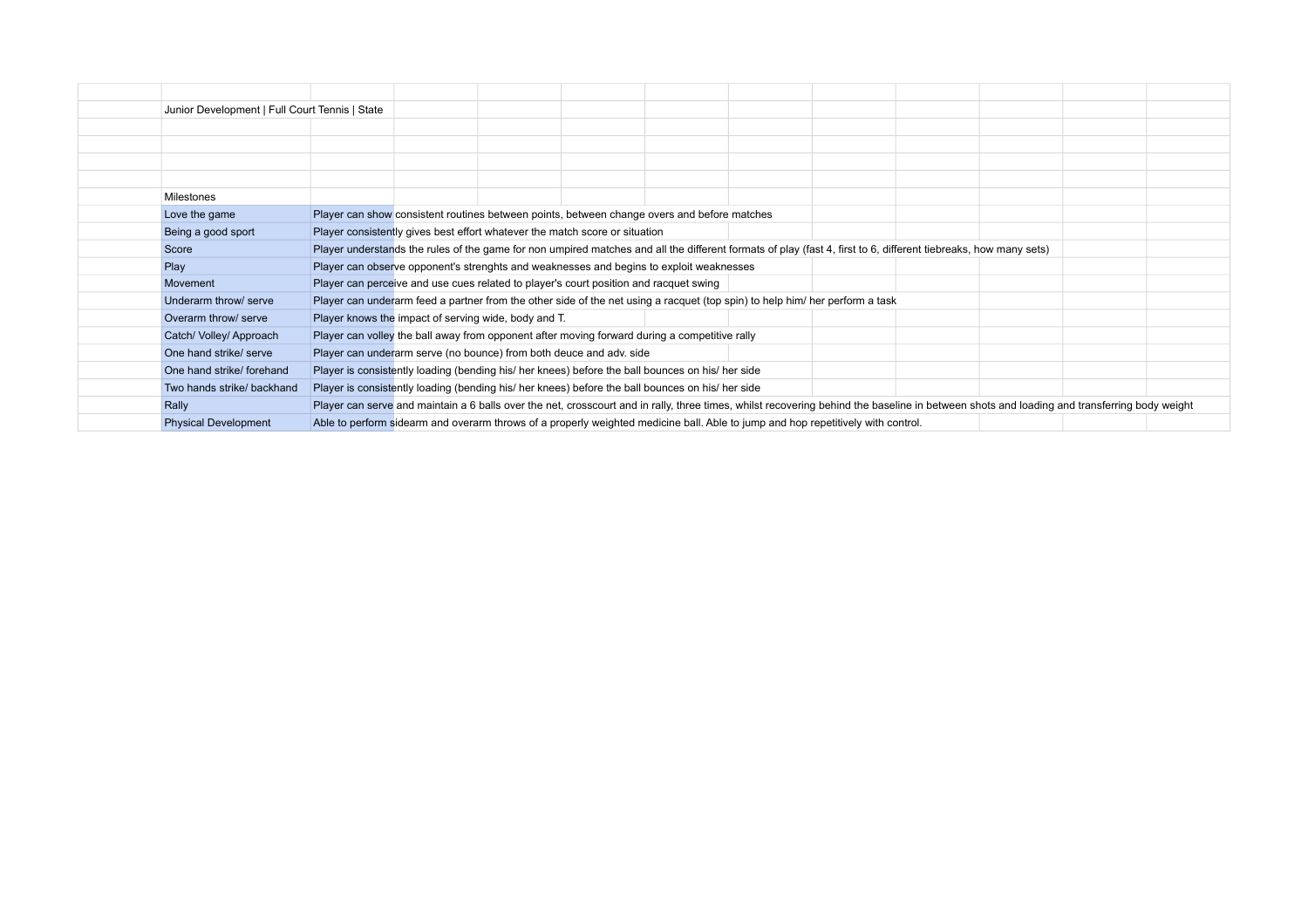| Junior Performance   Local  |                                                                                                                                                                                             |  |  |  |  |  |  |  |
|-----------------------------|---------------------------------------------------------------------------------------------------------------------------------------------------------------------------------------------|--|--|--|--|--|--|--|
|                             |                                                                                                                                                                                             |  |  |  |  |  |  |  |
|                             |                                                                                                                                                                                             |  |  |  |  |  |  |  |
|                             |                                                                                                                                                                                             |  |  |  |  |  |  |  |
|                             |                                                                                                                                                                                             |  |  |  |  |  |  |  |
| <b>Milestones</b>           |                                                                                                                                                                                             |  |  |  |  |  |  |  |
| Love the game               | Player can show consistent routines between points, between change overs and before matches                                                                                                 |  |  |  |  |  |  |  |
| Being a good sport          | Player consistently gives best effort whatever the match score or situation                                                                                                                 |  |  |  |  |  |  |  |
| Score                       | Player understands the rules of the game for non umpired matches and all the different formats of play (fast 4, first to 6, different tiebreaks, how many sets)                             |  |  |  |  |  |  |  |
| Play                        | Player can observe opponent's strenghts and weaknesses and begins to exploit weaknesses                                                                                                     |  |  |  |  |  |  |  |
| Movement                    | Player can perceive and use cues related to player's court position and racquet swing                                                                                                       |  |  |  |  |  |  |  |
| Underarm throw/ serve       | Player can underarm feed a partner from the other side of the net using a racquet (top spin) to help him/ her perform a task                                                                |  |  |  |  |  |  |  |
| Overarm throw/ serve        | Player knows the impact of serving wide, body and T.                                                                                                                                        |  |  |  |  |  |  |  |
| Catch/ Volley/ Approach     | Player can volley the ball away from opponent after moving forward during a competitive rally                                                                                               |  |  |  |  |  |  |  |
| One hand strike/ serve      | Player can underarm serve (no bounce) from both deuce and adv. side                                                                                                                         |  |  |  |  |  |  |  |
| One hand strike/ forehand   | Player is consistently loading (bending his/ her knees) before the ball bounces on his/ her side                                                                                            |  |  |  |  |  |  |  |
| Two hands strike/ backhand  | Player is consistently loading (bending his/ her knees) before the ball bounces on his/ her side                                                                                            |  |  |  |  |  |  |  |
| Rally                       | Player can serve and maintain a 6 balls over the net, crosscourt and in rally, three times, whilst recovering behind the baseline in between shots and loading and transferring body weight |  |  |  |  |  |  |  |
| <b>Physical Development</b> | Able to perform sidearm and overarm throws of a properly weighted medicine ball. Able to jump and hop repetitively with control.                                                            |  |  |  |  |  |  |  |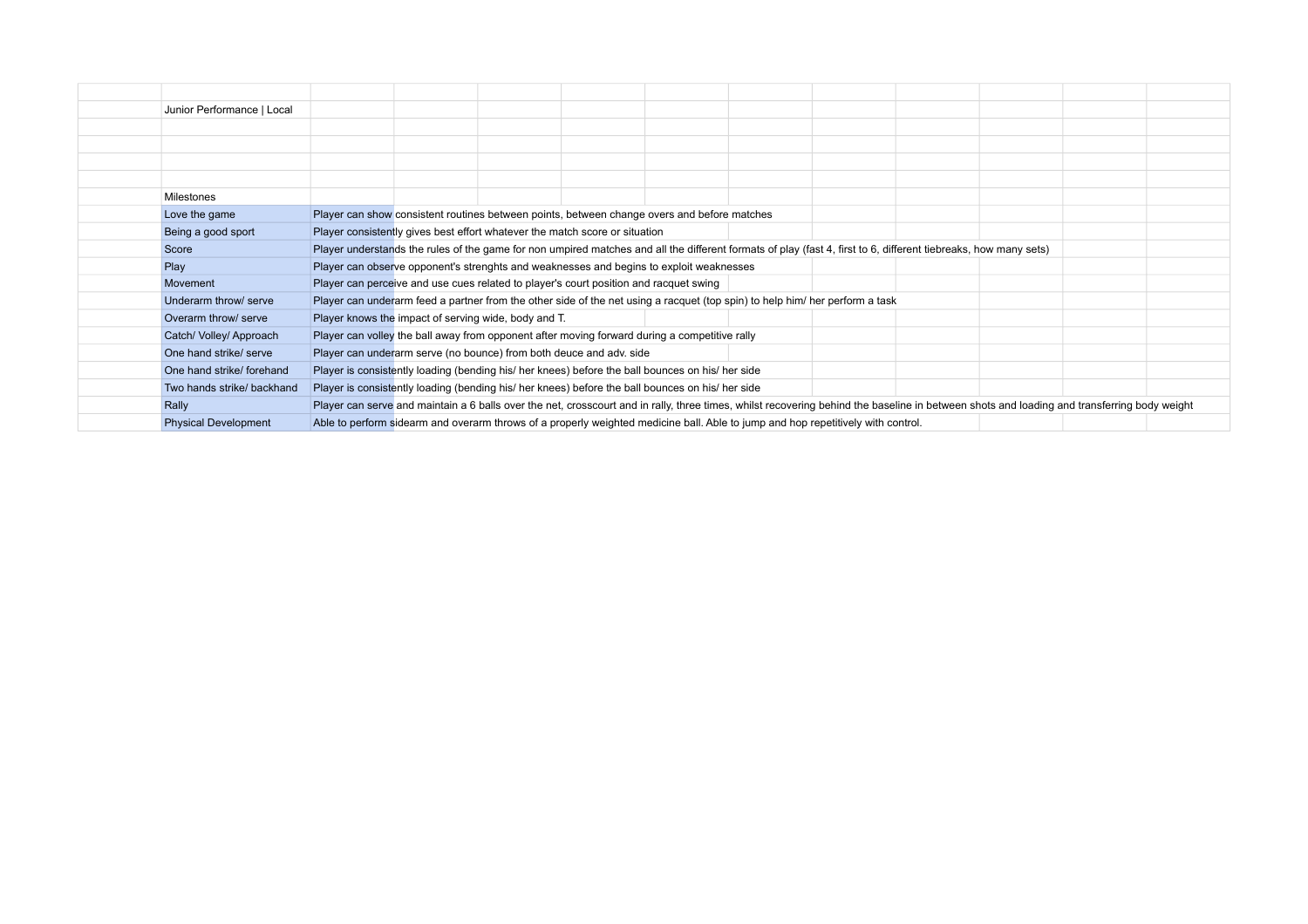| Junior Performance   Regional |                                                                                                                                    |                                                                                                        |                                                                                                                                                    |  |  |  |  |  |                                                                                                                                                                                                                   |  |
|-------------------------------|------------------------------------------------------------------------------------------------------------------------------------|--------------------------------------------------------------------------------------------------------|----------------------------------------------------------------------------------------------------------------------------------------------------|--|--|--|--|--|-------------------------------------------------------------------------------------------------------------------------------------------------------------------------------------------------------------------|--|
|                               |                                                                                                                                    |                                                                                                        |                                                                                                                                                    |  |  |  |  |  |                                                                                                                                                                                                                   |  |
|                               |                                                                                                                                    |                                                                                                        |                                                                                                                                                    |  |  |  |  |  |                                                                                                                                                                                                                   |  |
|                               |                                                                                                                                    |                                                                                                        |                                                                                                                                                    |  |  |  |  |  |                                                                                                                                                                                                                   |  |
|                               |                                                                                                                                    |                                                                                                        |                                                                                                                                                    |  |  |  |  |  |                                                                                                                                                                                                                   |  |
| Milestones                    |                                                                                                                                    |                                                                                                        |                                                                                                                                                    |  |  |  |  |  |                                                                                                                                                                                                                   |  |
| Love the game                 |                                                                                                                                    | Player can implement a basic game plan                                                                 |                                                                                                                                                    |  |  |  |  |  |                                                                                                                                                                                                                   |  |
| Being a good sport            |                                                                                                                                    |                                                                                                        | Player consistently gives best effort whatever the match score or situation                                                                        |  |  |  |  |  |                                                                                                                                                                                                                   |  |
| Score                         |                                                                                                                                    | Player can explain the rules of a match including non conventional situations like a let, net invasion |                                                                                                                                                    |  |  |  |  |  |                                                                                                                                                                                                                   |  |
| Play                          |                                                                                                                                    |                                                                                                        | Player understands and can achieve the tactical outcome of patterns of play                                                                        |  |  |  |  |  |                                                                                                                                                                                                                   |  |
| Movement                      |                                                                                                                                    |                                                                                                        | Player can respond to different ball speeds and spins                                                                                              |  |  |  |  |  |                                                                                                                                                                                                                   |  |
| Underarm throw/ serve         |                                                                                                                                    |                                                                                                        | Player can underarm feed a partner from the other side of the net using a racquet (underspin) whilst kneeling down to help him/ her perform a task |  |  |  |  |  |                                                                                                                                                                                                                   |  |
| Overarm throw/ serve          |                                                                                                                                    |                                                                                                        | Player can serve in different locations in the service box by varying their contact point                                                          |  |  |  |  |  |                                                                                                                                                                                                                   |  |
| Catch/ Volley/ Approach       |                                                                                                                                    |                                                                                                        | Player can hit a first volley, second volley combination                                                                                           |  |  |  |  |  |                                                                                                                                                                                                                   |  |
| One hand strike/ serve        |                                                                                                                                    |                                                                                                        | Player can underarm serve (no bounce) from both deuce and adv. side with sidespin                                                                  |  |  |  |  |  |                                                                                                                                                                                                                   |  |
| One hand strike/ forehand     |                                                                                                                                    |                                                                                                        | Player can complete racquet preparation by the time the ball bounces at the player's end of the court                                              |  |  |  |  |  |                                                                                                                                                                                                                   |  |
| Two hands strike/ backhand    |                                                                                                                                    |                                                                                                        | Player can complete racquet preparation by the time the ball bounces at the player's end of the court                                              |  |  |  |  |  |                                                                                                                                                                                                                   |  |
| Rally                         |                                                                                                                                    |                                                                                                        |                                                                                                                                                    |  |  |  |  |  | Player can serve and maintain a 6 balls over the net, crosscourt and down the line (figure 8) rally, three times, whilst recovering behind the baseline in between shots and loading and transferring body weight |  |
| <b>Physical Development</b>   | Regularly performing exercises with elastic bands and bodyweight exercises and supports to develop strength endurance capabilities |                                                                                                        |                                                                                                                                                    |  |  |  |  |  |                                                                                                                                                                                                                   |  |